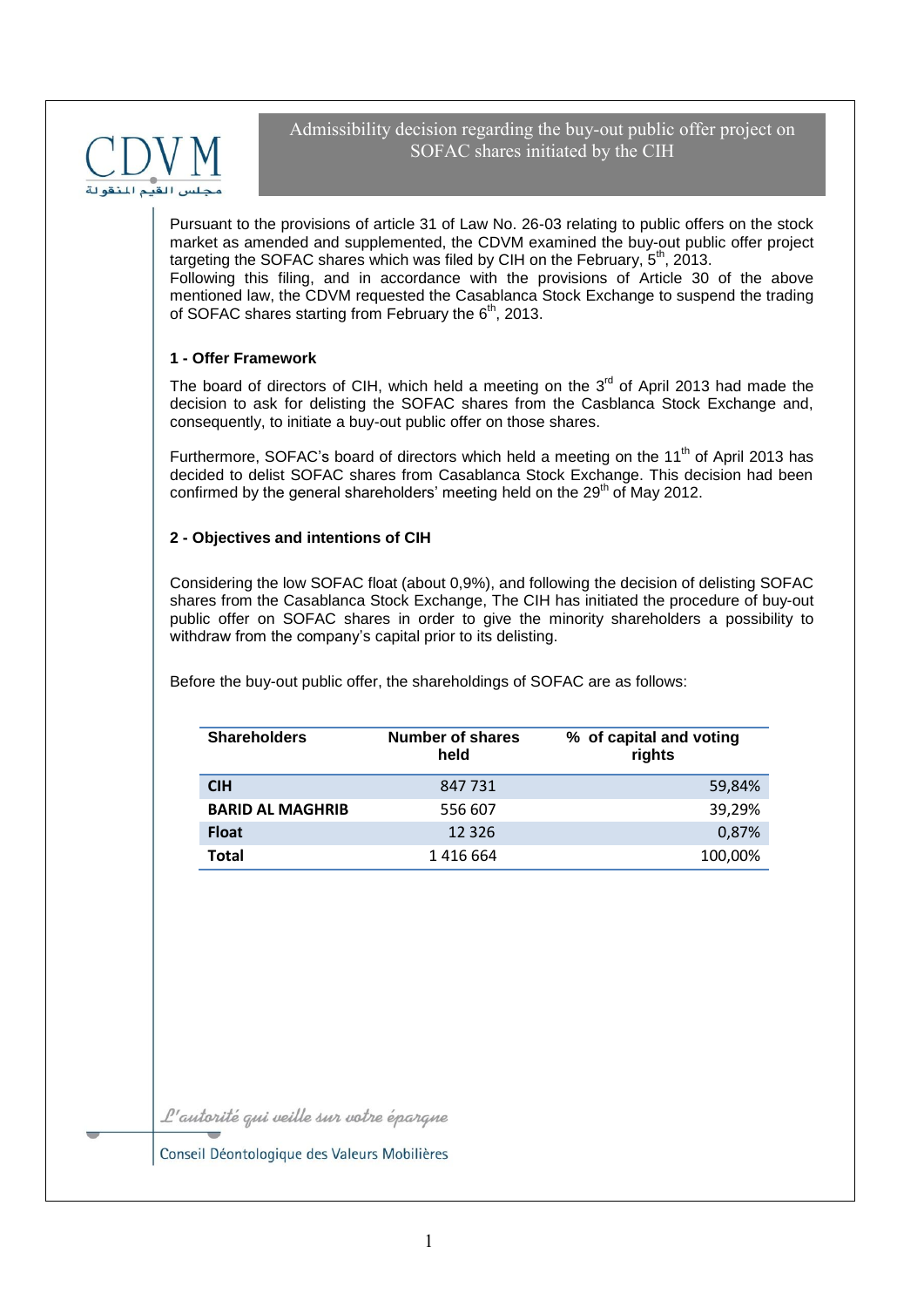

## **3- Terms of the public offer**

The buy-out public offer project concerns the acquisition by the CIH of all the SOFAC shares that not held by CIH or BARID AL MAGHRIB which had stated its intention not to tender its shares to the offer. Hence, the offer targets 12 326 shares at a price of 350 Dhs per share.

The minority shareholders will have the possibility to tender their shares in full or in part to the offer.

The CIH commits to firmly and irrevocably acquire all SOFAC shares that are tendered to the offer.

No waiver threshold is considered by the CIH in the framework of the public offer.

#### **4- Admissibility Examination**

Pursuant to the provisions of articles 13 and 32 of the aforementioned law, the CDVM appraised the public offer project with regards to the following elements:

#### **Independent evaluator designation**

Pursuant to the provisions of article 25 of the aforementioned law, Advisory & Finance Group Investment Bank was mandated as an independent valuator in order to value SOFAC shares.

#### **The characteristics of the offer project**

The CDVM examined the characteristics of the proposed public offer with regards to the principles set out in the aforementioned article 13 and in particular the principles of transparency and equal treatment of shareholders. In this regard, the CDVM deems that the criterion of equal treatment was respected since the offer targets all SOFAC shares.

In addition, the analysis adopted for determining the share price, as detailed in the independent valuator's report, has been examined by the CDVM and assessed as follows:

- **Discounted future cash flows:** The valuation is based on the cash flows to equity generated by SOFAC, discounted at a cost of equity of 9,6% and using a perpetual growth rate of 1,5%. The value of SOFAC shares according to this method amounts to **249 Dhs** per share;
- **Stock prices method**: The valuation is performed on the basis of the weighted average stock price of SOFAC that is observed between the 1<sup>st</sup> January 2010 and the  $30<sup>th</sup>$  November of 2012. The price that results from this method amounts to **268 Dhs** per share.
- **Stock market comparables method:** The valuation on the basis of a sample of credit institutions listed on the Casablanca Stock Exchange yields a price of **299 Dhs** per share. The multiples used are those of the net profit, book value of equity and net receipts from banking.

L'autorité qui veille sur votre épargne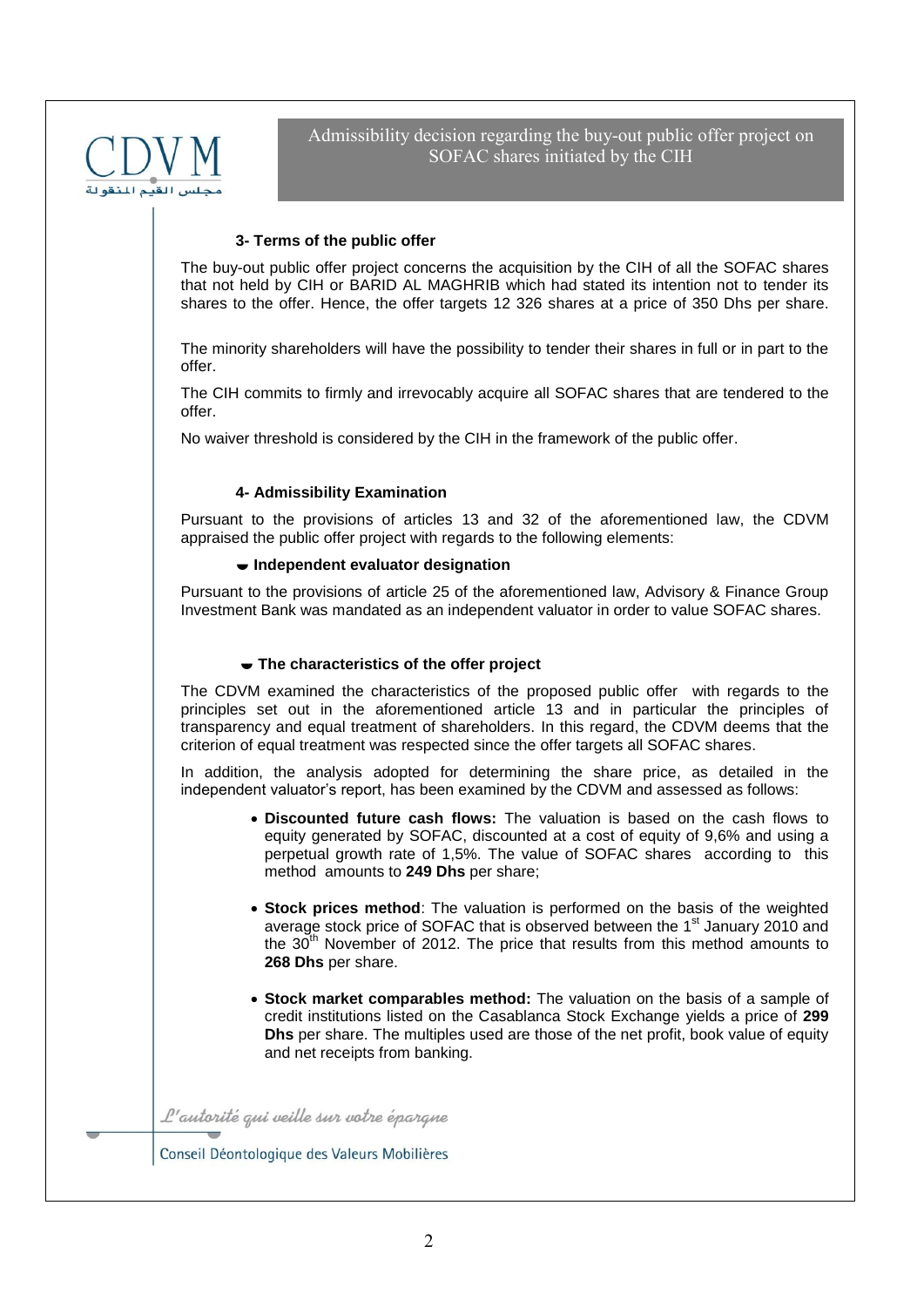

A synopsis of the valuation made by the independent valuator is summarized in the following table:

| <b>Valuation method</b>         | <b>Share</b><br>value<br>(MAD) | Weight | Price of the<br>offer<br>(MAD) | <b>Premium to minority</b><br>shareholders |
|---------------------------------|--------------------------------|--------|--------------------------------|--------------------------------------------|
| Discounted future cash<br>flows | 249                            | 1/3    |                                |                                            |
| <b>Average Stock price</b>      | 268                            | 1/3    |                                |                                            |
| <b>Market comparables</b>       | 299                            | 1/3    |                                |                                            |
| Average share price             | 272                            | 100%   | 350                            | 28,7%                                      |

The independent valuator testifies that the criteria used to determine the reference value (272 MAD) are known, accurate, objective, significant and multiple. Also, he concluded to the fairness of the price offered to minority shareholders in the context of the proposed offer.

Given the above, the CDVM considers that the methods used are based on objective, significant and multiple valuation criteria. Similarly, these criteria are relevant and commonly used, and correspond to the characteristics of the target company. Also, the CDVM considers that the offer characteristics are consistent with the principles set out in the aforementioned article 13.

## **National strategic interests**

Pursuant to the provisions of article 29 of the aforementioned law, the CDVM submitted on the 6<sup>th</sup> of February 2013, the buy-out public offer project to the Minister of Economy and Finance for its appraisal with regards to the national strategic interests. The Minister has not expressed any objection to the said project.

L'autorité qui veille sur votre éparque